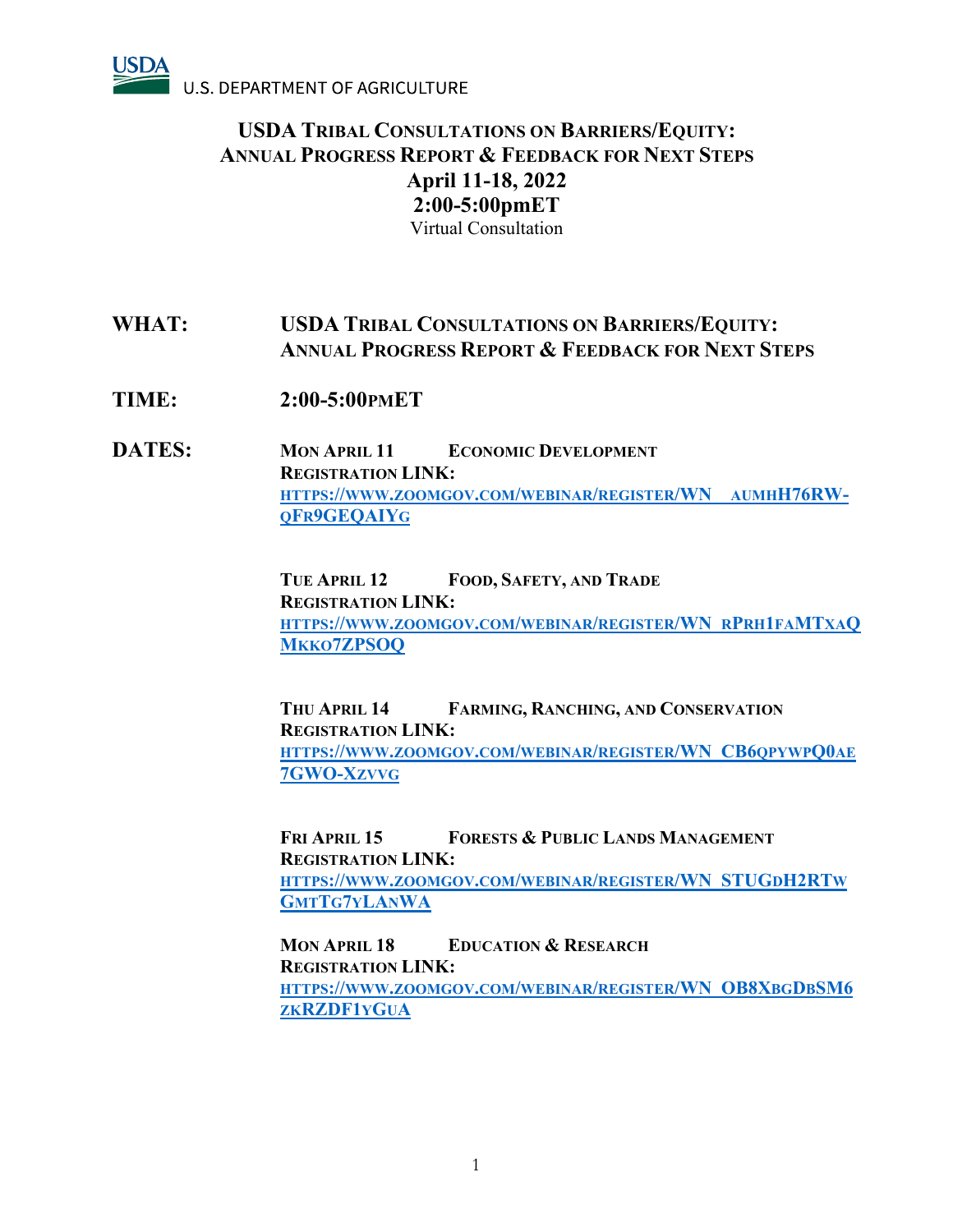

## **MONDAY APRIL 11**

# **ECONOMIC DEVELOPMENT**

### **AGENDA**

- **2-3:00pmET TRIBAL CAUCUS** Co-hosted by Native American Financial Officers Association (NAFOA), National Center for American Indian Enterprise Development (NCAIED), and Native CDFI
- **3-5:00pmET TRIBAL CONSULTATION: ECONOMIC DEVELOPMENT** *Mission Area: Rural Development (RD) Agencies: Rural Housing Service (RHS), Rural Business-Cooperative Service (RBCS), Rural Utilities Service (RUS), and the Innovation Center*

### **Introduction/Consulting Officials**:

- Under Secretary for Rural Development, Xochitl Torres Small
- Deputy Under Secretary for Rural Development, Justin Maxson

- 1) Improving USDA's Recognition of Tribal Jurisdiction and Sovereignty Over Tribal Lands/USDA "Legacy" Preferences
- 2) Clarifying and Improving Eligibility for Tribal-Owned Entities for USDA Programs
- 3) Improving Access to USDA Economic Development Financing
- 4) Increasing Funding Investments:
	- a. Need for Grants over Loans
	- b. Increasing Program Flexibility
	- c. Waiver of Matching Funds Requirement
	- d. Use of Other Federal Funds in Conjunction with USDA Funding
	- e. Set-Asides for Tribal Governments
- 5) Clarifying Tribal Definitions & Utilizing Tribal Data Whenever Possible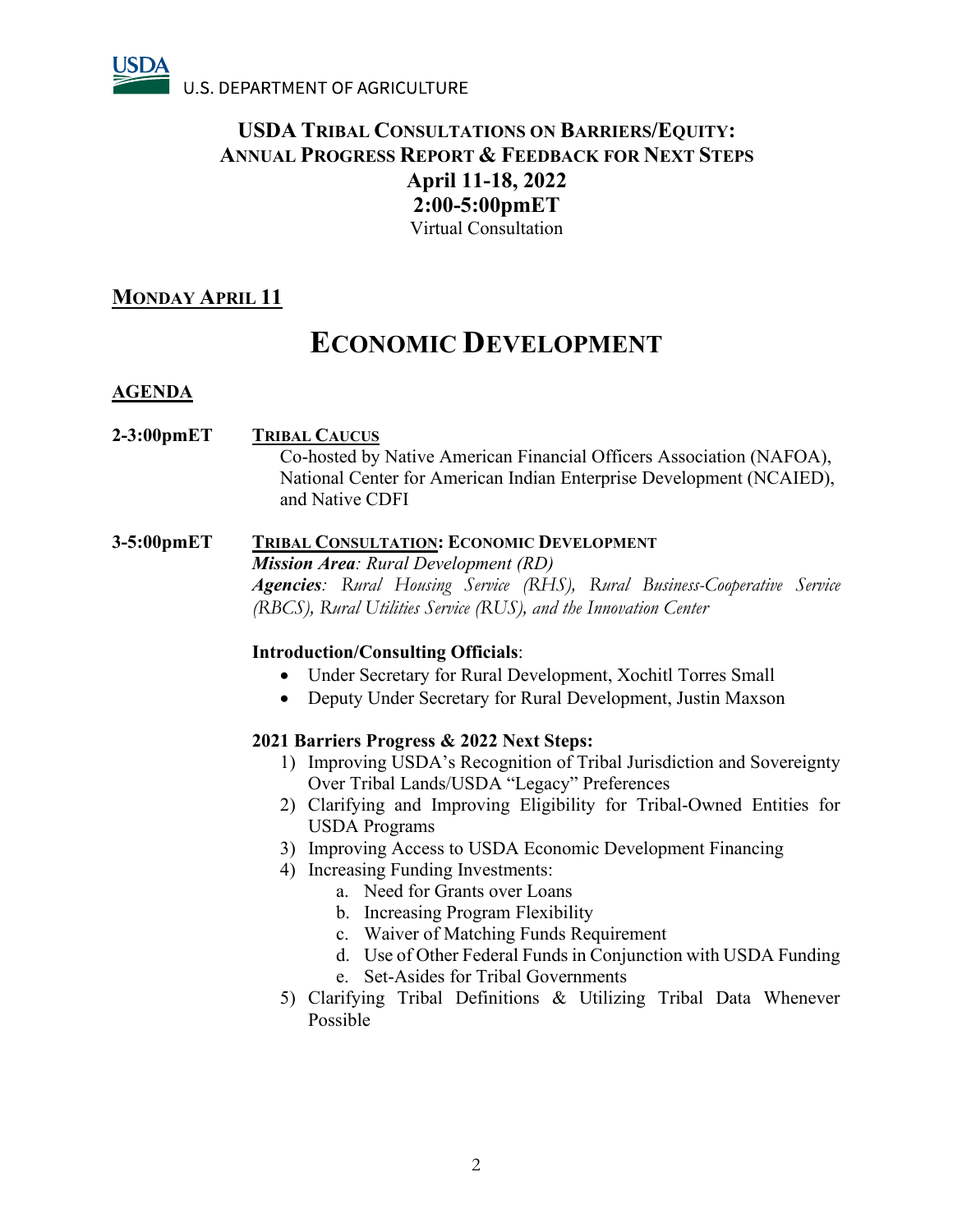# **TUESDAY APRIL 12 FOOD, SAFETY, AND TRADE**

## **AGENDA**

## **2-3:00pmET TRIBAL CAUCUS**

Hosted by Indigenous Food and Agriculture Initiative (IFAI), Intertribal Agriculture Council (IAC), and National Congress of American Indians (NCAI)

### **3-5:00pmET TRIBAL CONSULTATION: FOOD, SAFETY, & TRADE**

*Mission Areas: Food, Nutrition and Consumer Services (FNCS), Trade and Foreign Agricultural Affairs (TFAA), and Food Safety Agencies: Food and Nutrition Service (FNS), Foreign Agriculture Service (FAS), and Food Safety and Inspection Service (FSIS), and Animal and Plant Health Inspection Service (APHIS)*

### **Introduction/Consulting Officials:**

- Food, Nutrition and Service (FNCS)*,* Deputy Under Secretary, Stacy Dean
- Food and Nutrition Service (FNS) Administrator, Cindy Long
- Food Safety (FS), Deputy Under Secretary, Sandra Eskin
- Trade and Foreign Agricultural Affairs (TFAA), Acting Deputy Under Secretary, Jason Hafemeister *(2021 Consultation Official)*
- Marketing and Regulatory Programs (MRP), Under Secretary, Jenny Lester Moffitt
- Marketing and Regulatory Programs (MRP), Deputy Under Secretary, Mae Wu *(2021 Consultation Official)*

- 1) Revise Procurement Policies: Small Batch/Local Indigenous Foods
- 2) Streamline Contracting for Tribal Providers
- 3) Increase Tribal Self-Governance Opportunities
- 4) Expand Support for Indigenous Food Sovereignty
- 5) Increase Indigenous Foods/Incorporating Indigenous Knowledge into Nutrition Education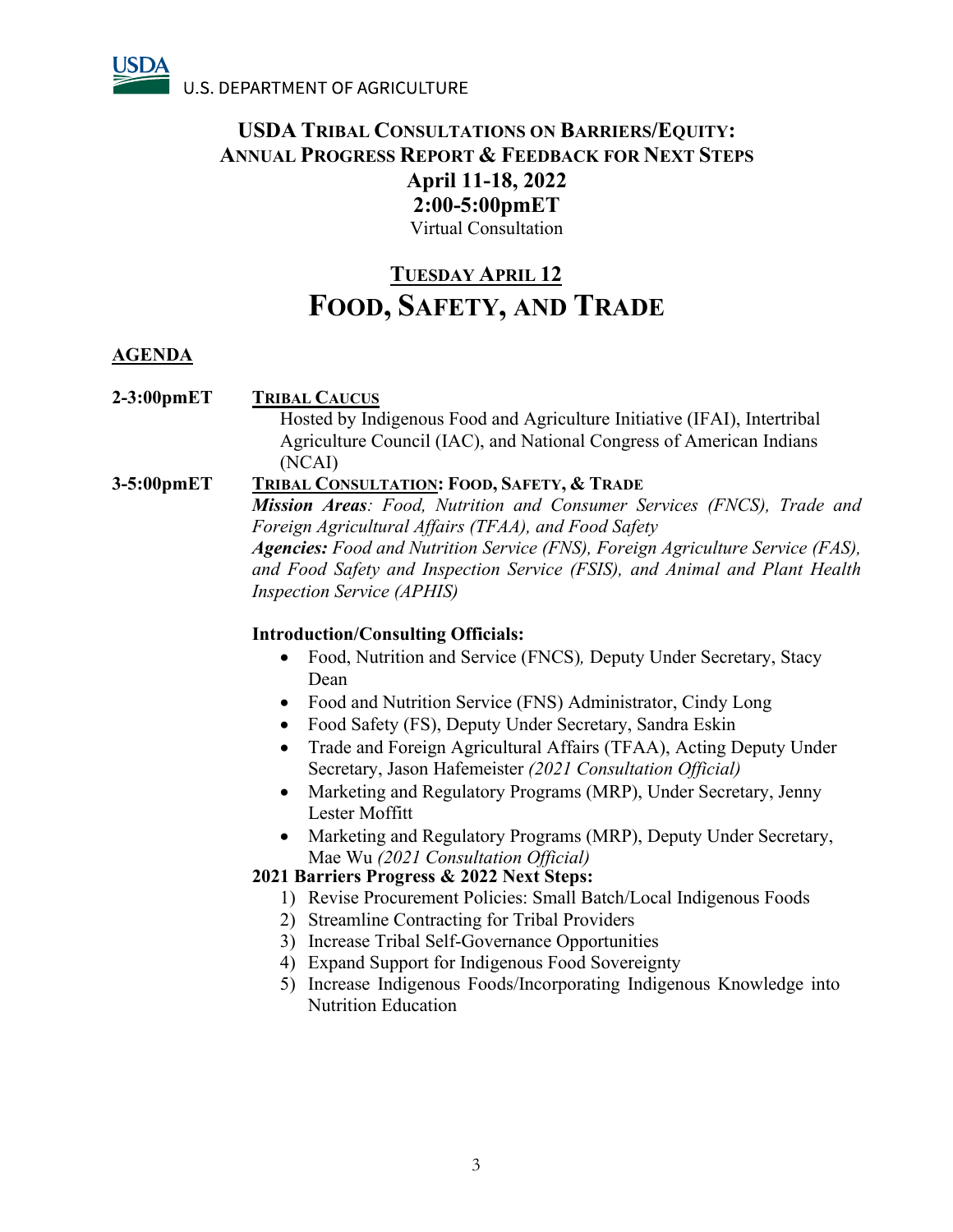

# **THURSDAY APRIL 14 FARMING, RANCHING, AND CONSERVATION**

### **AGENDA**

# **2-3:00pmET TRIBAL CAUCUS** Hosted by Intertribal Agriculture Council (IAC), National Congress of

American Indians (NCAI), Indigenous Food and Agriculture Initiative (IFAI), and InterTribal Buffalo Council (ITBC)

### **3-5:00pm ET TRIBAL CONSULTATION: FARMING, RANCHING, AND CONSERVATION** *Mission Area: Farm Production and Conservation (FPAC) and Marketing and Regulatory Programs (MRP) Agencies: Farm Service Agency (FSA), Natural Resource Conservation Service (NRCS), Risk Management Agency (RMA), and Agricultural Marketing Service (AMS)*

### **Introduction/Consulting Officials:**

- Farm Production and Conservation (FPAC), Under Secretary, Robert Bonnie
- Farm Production and Conservation (FPAC), Deputy Under Secretary, Gloria Montaño Greene *(2021 Consultation Official)*
	- o Farm Services Agency (FSA), Administrator, Zach Ducheneaux
	- o Natural Resources Conservation Service, Chief, Terry Cosby
	- o Risk Management Agency, Administrator, Marcia Bunger
- Marketing and Regulatory Programs (MRP), Under Secretary, Jenny Lester Moffitt
- Marketing and Regulatory Programs (MRP), Deputy Under Secretary, Mae Wu *(2021 Consultation Official)*
	- o Agricultural Marketing Service, Administrator, Bruce Summers

- 1) Eligibility Issues: Land, Leases, & Farms/Misalignment with BIA Agricultural Leases
- 2) Indian Country Lack of Access to USDA Agricultural/Land Financing
- 3) Expand Support for Traditional Foods/Food Ways
- 4) Value Add/Shared Supply Chain Resources Targeted for Indian **Country**
- 5) Increase Field Office Knowledge
- 6) Tribal Representation and Voice at USDA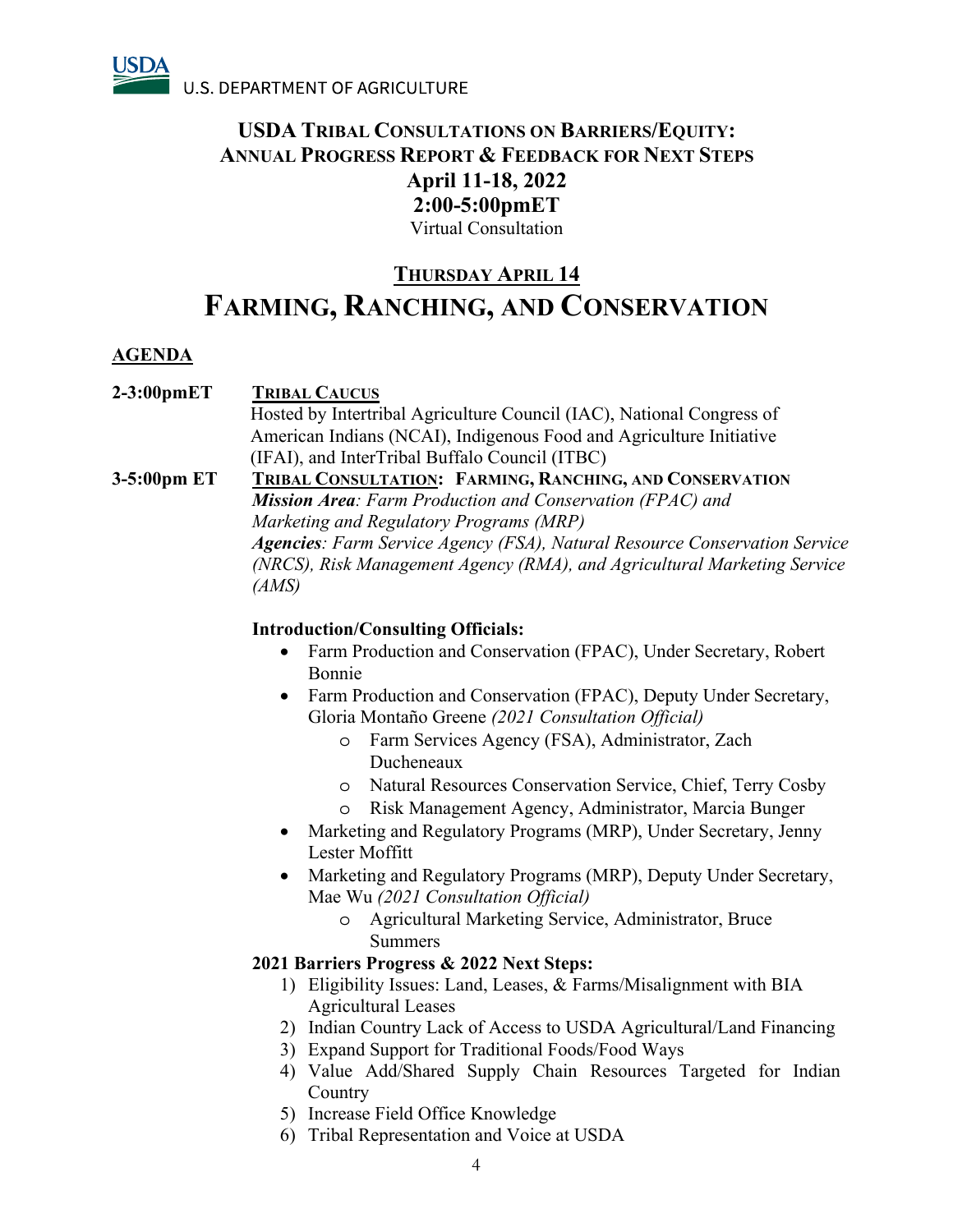

# **FRIDAY APRIL 15 FORESTS & PUBLIC LANDS MANAGEMENT**

## **AGENDA**

- **2-3:00pmET TRIBAL CAUCUS** Hosted by Native American Fish & Wildlife Society (NAFWS) and the Intertribal Timber Council (ITC)
- **3-5:00pm ET TRIBAL CONSULTATION: FORESTS AND PUBLIC LANDS MANAGEMENT** *Mission Area: Natural Resources and Environment (NRE) Agency: Forest Service*

### **Introduction/Consulting Officials:**

- National Resources and Environment (NRE), Under Secretary, Dr. Homer Wilkes
- National Resources and Environment (NRE), Deputy Under Secretary, Meryl Harrell
- U.S. Forest Service (USFS), Chief, Randy Moore
- U.S. Forest Service (USFS), Deputy Chief, Chris French *(2021 Consultation Official)*

- 1) Identify and Increase Tribal Co-Management Opportunities
- 2) Tribal Homelands Restoration
- 3) Inconsistent Enforcement of Treaties/Statutes
- 4) Tribal Access for Subsistence and Traditional Uses
- 5) Better Incorporation and Protection of ITEK into Forest Management